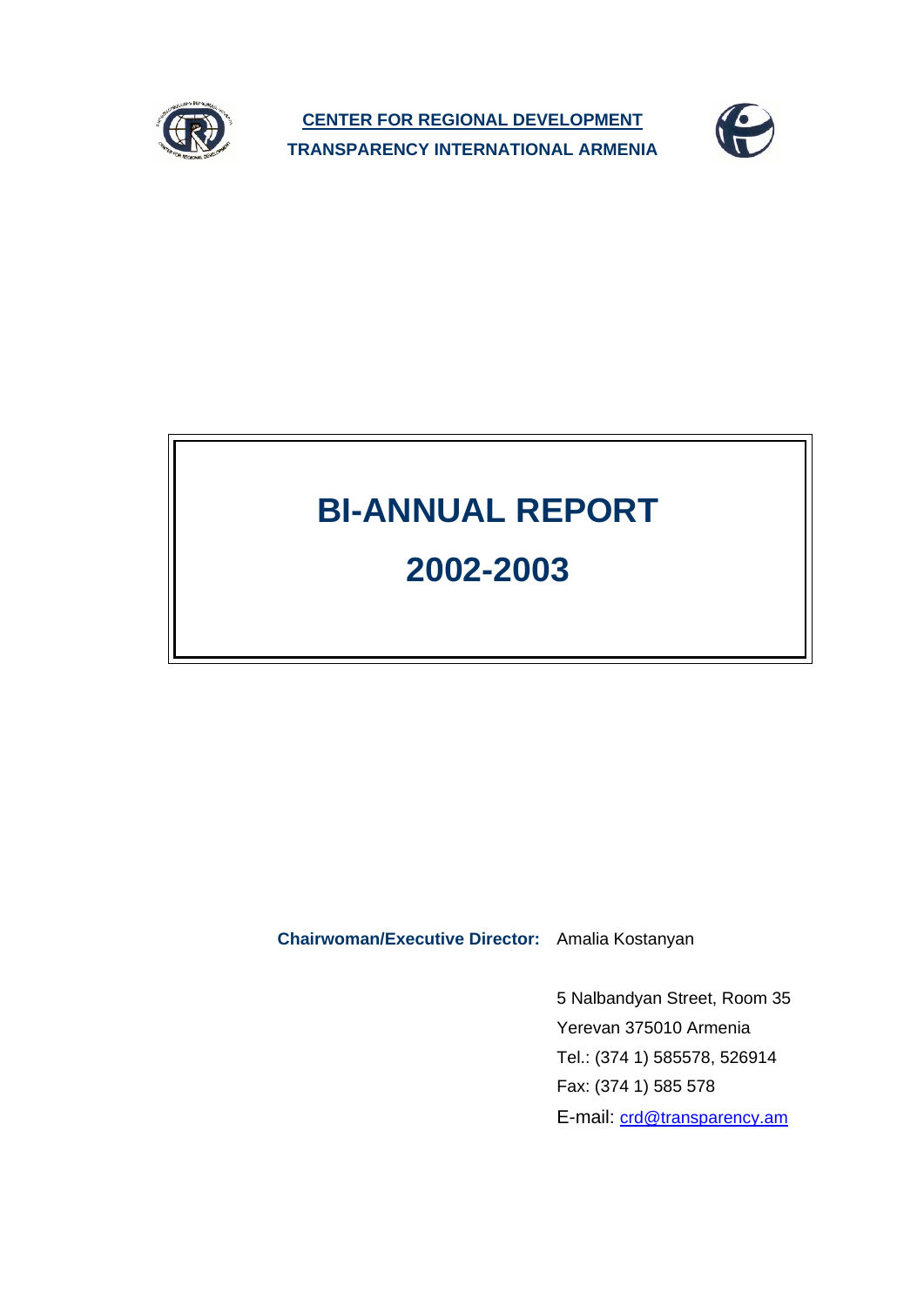#### *1. ORGANIZATIONAL DEVELOPMENT*

In June 2003, the Center for Regional Development (hereinafter the Organization) adopted a Code of Conduct to guide its members, staff, experts, consultants and volunteers in their day-to-day work, interactions, and decision-making, as well as ensure transparency and accountability of the organization performance. The Organization was committed to uphold high standards of integrity and liability, act according to the core values and guiding principles of the Organization and promote these standards and principles.

In 2002, Bagrat Tunyan and in 2003 Tigran Aloyan quitted their membership with the Organization. The total number of members as of December 2003 was 14 people. Members of the new Board included Amalia Kostanyan (Chairwoman/Executive Director), Arevik Saribekyan, Sona Ayvazyan, Naira Gyulnazaryan and Varuzhan Hoktanyan. The Oversight Committee involved Marine Ghazaryan and Gohar Minasyan.

#### *2. GRANT PROJECTS*

#### *Promoting Transparency at Regional Customs*

In July 2002, CRD/TI Armenia completed the project "Promoting Transparency at Regional Customs" initiated in September 2001. The project was implemented in partnership with the Entrepreneurship Development Foundation of Azerbaijan and Association of Young Economists of Georgia, and funded by the Eurasia Foundation South Caucasus Cooperation Program.

Main objectives of the project were the evaluation of the general situation related to regional customs services, identification of major problems and development of recommendations to promote transparency and predictability at customs services in the

South Caucasus. The project published booklets in Armenian, Russian and English on customs regulations and procedures for key beneficiaries in order to provide better access to the relevant information and encourage individuals and companies to resist corrupt practices when crossing the borders. It also produced brochures in Russian and English languages about the history and structure of customs administration in three countries of the South Caucasus, the summary and comparative analysis of regulations, as well as the lists of customs-related legal and normative acts.

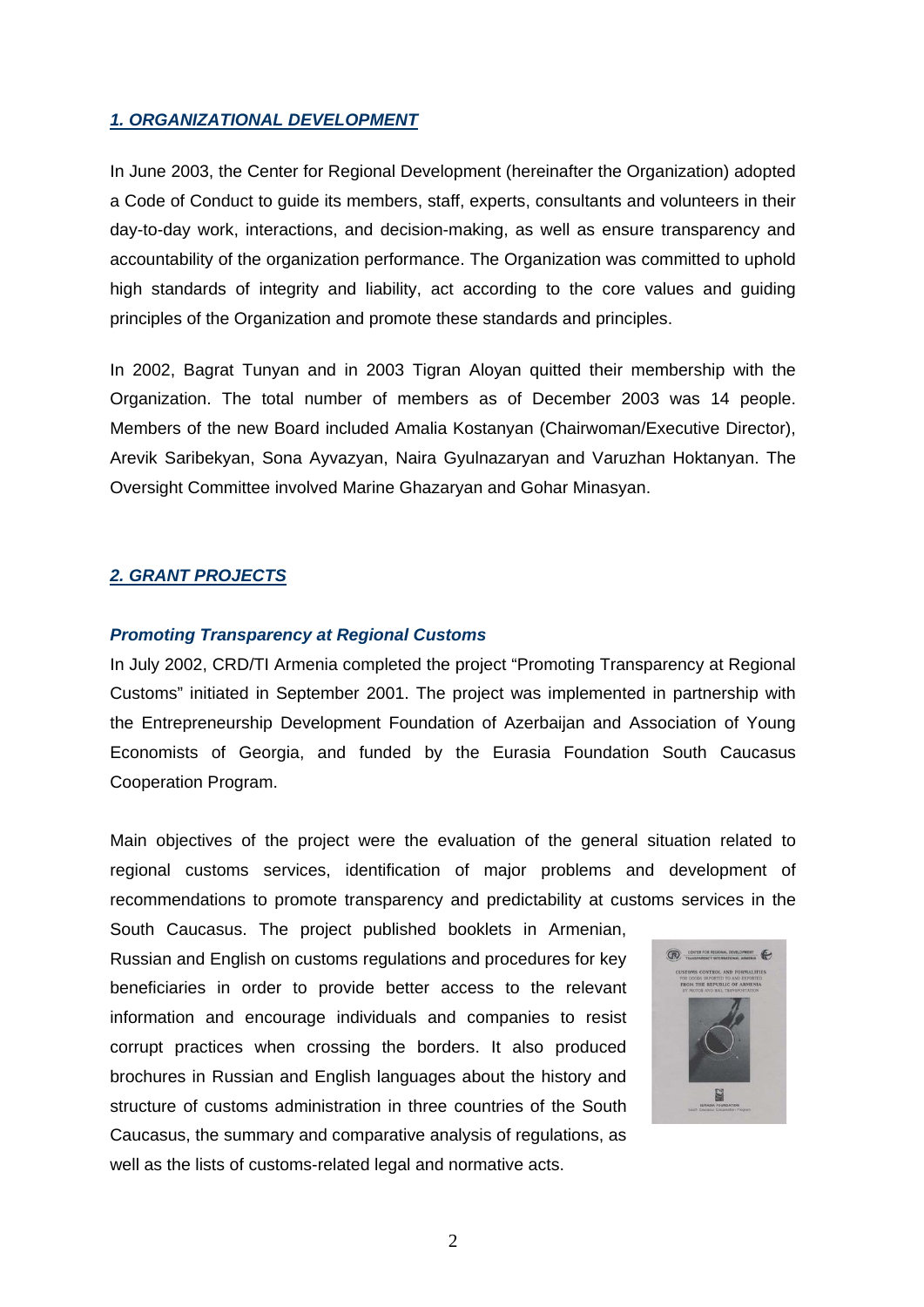#### *Who is Who in the Environment in Armenia*

In order to support implementation of the UN Economic Commission for Europe Convention on Access to Information, Public Participation in Decision-Making and Access to Justice in Environmental Matters (Aarhus Convention) in Armenia, the Organization developed a directory of government institutions responsible for environment-related policies and possessing environmental information. The project implemented during March-July 2002 was conducted with funding of the United Nations Environment Programme supported by the OSCE Office in Yerevan.



The directory contained meta-information (information about information) on 70 state institutions representing the Government of the Republic of Armenia, included regional government bodies. Provided data includes contact information, structure and the environment-related functions of the institution, as well as the type, form, scope and confidentiality of the available environmental information. This directory was the first such initiative in the region and served as an example for further projects on creating meta-

information systems in South Caucasus countries.

#### *Country Corruption Assessment: Public Opinion Survey*

In April-May 2002, the Organization, in cooperation with Civil Society Development Union and Development Network, conducted a nationwide survey to assess the public perception on corruptionrelated matters. The project was funded by the British Government and USAID Mission to Armenia and supported by the OSCE Office in Yerevan.



Presentation of survey results by experts of implementing organizations

The sample of the survey included 1,000 households, 200 entrepreneurs and 200 public officials. Results of survey analysis were published and widely disseminated to the government institutions, civil society representatives, international organizations and other interested parties. The project findings were also provided to the independent experts' group engaged in drafting the National Anti-Corruption Strategy Program.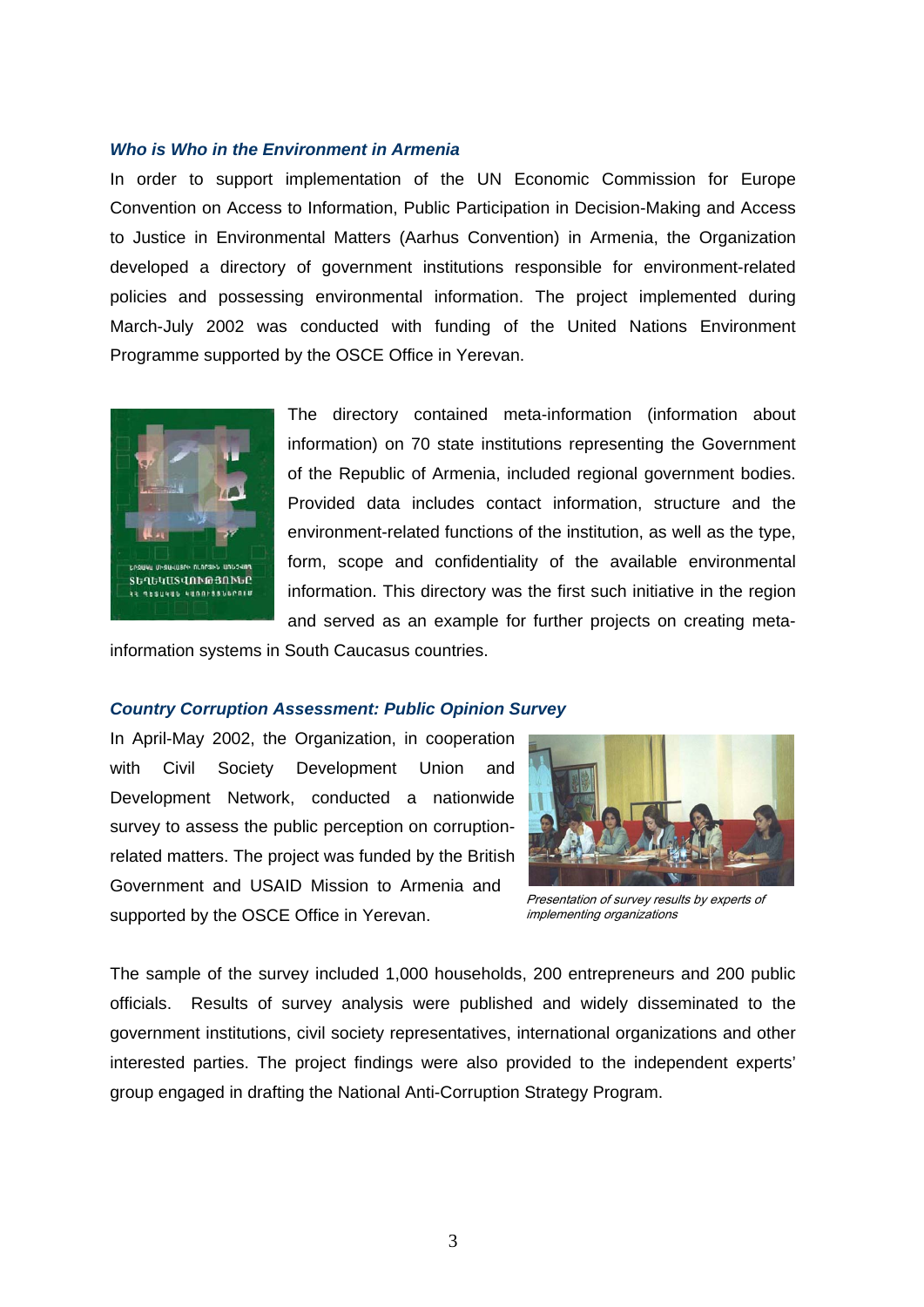#### *Anti-Corruption Public Service Announcements (PSAs)*

In November 2002, CRD/TI Armenia, in cooperation with the "Independent Filmmakers" Creative Group, produced anticorruption PSAs aimed at raising public consciousness on the corruption-related issues and encouraging citizens' participation in anti-corruption movement in Armenia. Armenian Representative Office of the American Bar Association's Central



European and Eurasian Law Initiative provided funding for the production of films to the "Independent Filmmakers" and for the broadcasting - to the Organization.

Three 40-second PSAs were developed to raise awareness on devastating consequences of corruption, the chain of corruption engaging all the layers of the society and the citizens' responsibility to fight against corruption. A 20-minute documentary was produced to propose real mechanisms of fighting corruption based on real examples of the NGO Coalition member organizations. PSAs were presented and discussed at a conference of stakeholders and broadcasted through three TV channels of Armenia.

#### *National Anti-Corruption Resource Center*

In November 2002 CRD/TI Armenia received funding from the Swiss Agency for Development and Cooperation to establish a National Anti-Corruption Resource Center. The goal of the project is to provide the representatives of the civil society, government institutions and international community with up-to-date information on relevant political, economic and social reforms being undertaken in Armenia,



*Anti-Corruption NGO Coalition members' working meeting in the Anti-Corruption Resource Center* 

local and international experience in fight against corruption as well as organize different events aimed at increasing public awareness on the phenomenon of corruption and the need to resist it.

The project intended to organize anti-corruption campaigns, educational and training programs for the civil society representatives, round-table discussions on relevant topics and other events aimed at increasing public awareness and encouraging civil society to participate in fight against corruption.

In 2002-2003, the project established a library to provide updated information on anticorruption and good governance issues (about 1000 items), developed an anti-corruption website and created a database of relevant political, economic and social reforms being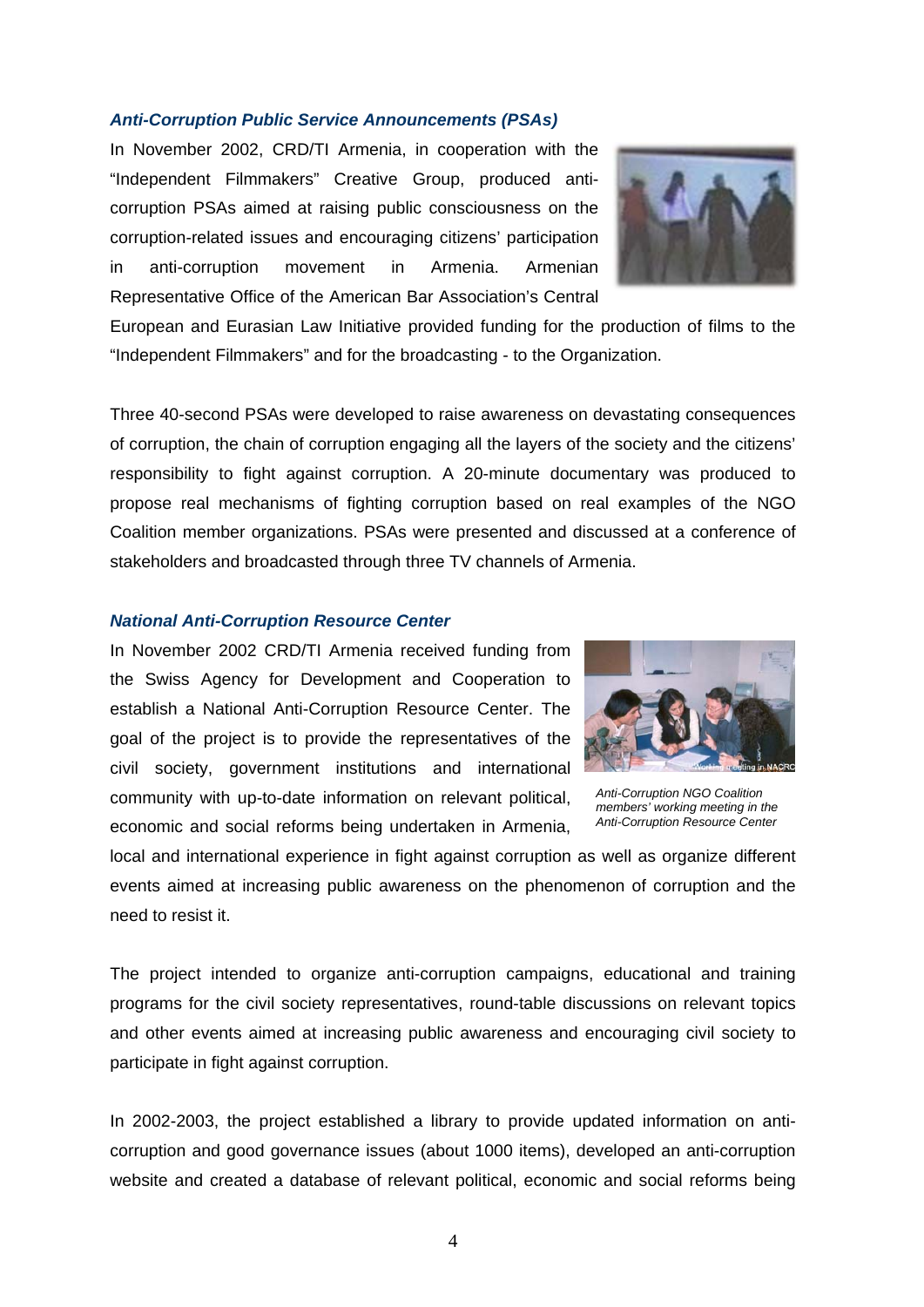undertaken in Armenia. In 2004, the project planned to open units of the Anti-corruption Resource Center in 5 regions of Armenia to facilitate and ensure access to the Center's services and resources outside the capital.

#### *National Integrity System Assessment*

From December 2002 throughout 2003, the Organization conducted a study of the National Integrity System with funding of the British Embassy Yerevan Foreign and Commonwealth Office. The study aimed at assessment of functioning of the pillars of such a system in Armenia, identification of the most critical problems and search for their solutions, development of policy recommendations to promote more effective anticorruption programs in Armenia, organization of an open debate about the ways of curbing corruption and defining the duties and tasks of each sector in this nationwide movement, etc. A publication, summarizing the results of the study, was to be presented and disseminated at a national workshop conducted in the end of the project in February 2004.

#### *Monitoring of Parties' Campaign Finances during the 2003 Parliamentary Elections*

During March-July 2003, the Organization, with support of the Open Society Institute, Assistance Foundation - Armenia, implemented a project designed to increase transparency of the political party finance in the parliamentary elections of 2003 and raise public awareness on parties' campaign funding and expenditures. Project activities included cooperation with parties to gather data about their pre-election funds, an independent monitoring of parties' revenues and expenditures during the campaign period, and a comparative analysis of the collected information to disclose possible discrepancies. Based on project results the Organization developed recommendations aimed at promoting more transparency and accountability in party campaign finance during parliamentary elections. Results of the 2003 parliamentary elections campaign finance monitoring were used by the Armenian oppositional political parties to defend their case brought to the Constitutional Court to claim against violations of electoral procedures.

## *Expenditure Tracking and Performance Monitoring in Schools of Shirak Marz of Armenia*

In June 2003, the Organization started a project to introduce elements of participatory public expenditure management in the selected communities of Shirak Marz, implemented with funding of OXFAM Great Britain Armenian Branch Office. The project was designed to promote the idea of transparent and accountable school boards to enable schools to manage their scarce financial resources in a more efficient and effective manner. It also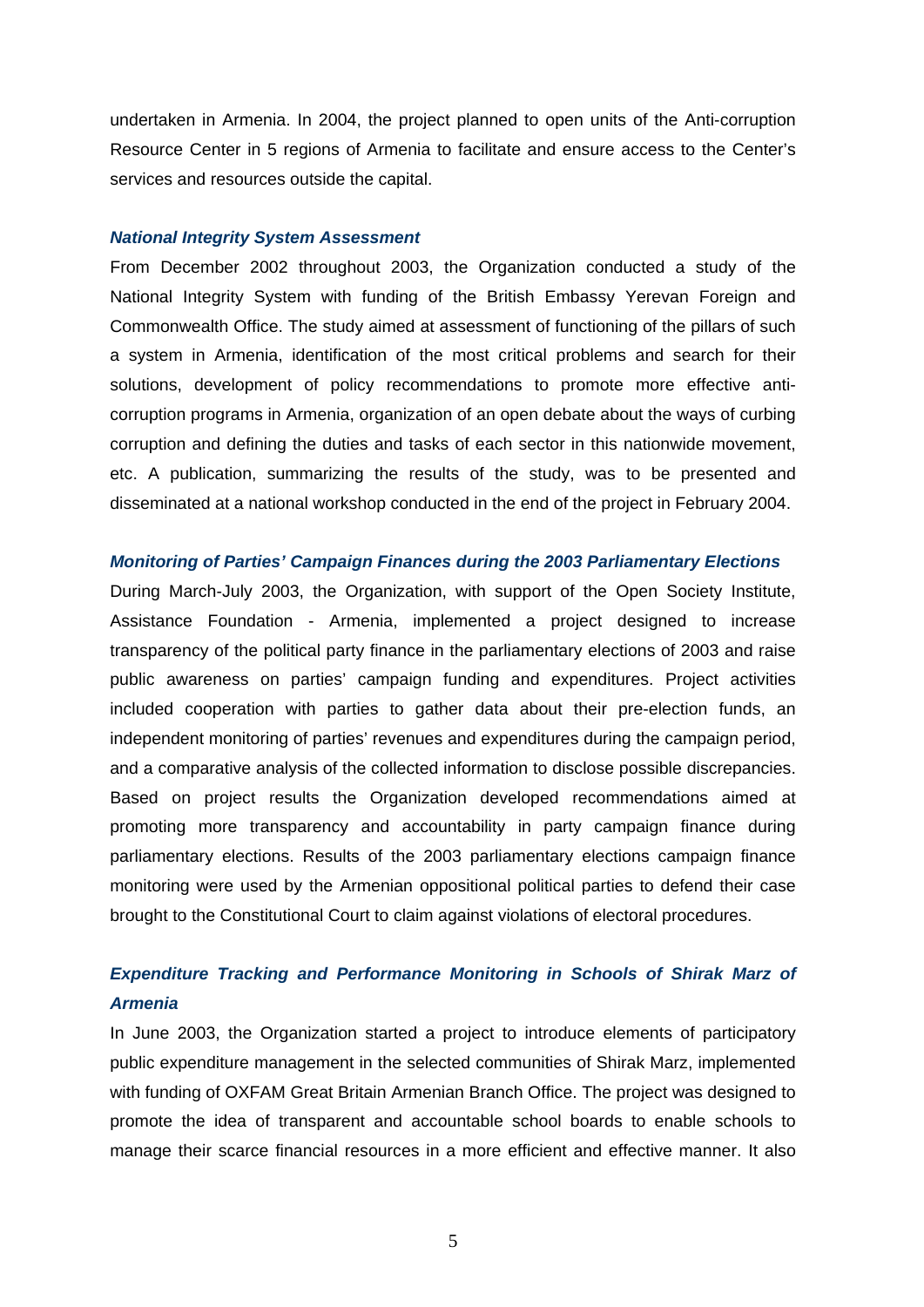enhances the involvement of the interested community members in the process of the school governance.

Among the project planned activities were a survey and public discussions with potential beneficiaries to reveal data on the performance of schools, a study of the quarterly and annual budgets of schools, organization of public events to discuss Project findings and develop recommendations to improve the performance of school boards.

#### *Promoting Public Participation in Environmental Decision-Making in Yerevan City*

In August, 2003 the Organization received funding from the USAID NGO Strengthening Program, implemented by the World Learning Armenia, to initiate a project for increasing public participation and transparency of environmental decision-making in Yerevan. The project was to be completed in May 2004 and implemented in cooperation with the NGO Coalition on Protection of Green Zones in Yerevan City.

The project planned to foster public participation in decision-making through establishment of an Environmental Public Council and advocate for adoption of mechanisms by the Yerevan Municipality to regulate its relationships with the Environmental Public Council. Public awareness campaigns will be organized to promote public understanding of environmental issues and public activism.

#### *Improvement of Environmental Assessment Legislation in Armenia*

In August 2003, the Organization, with support of the British Embassy Yerevan Foreign and Commonwealth Office, launched a project aimed at improvement of the legal framework for assessment of the effects of public and private projects as well as of certain plans and programs on the environment and for compliance of Armenia to its international obligations. The project intended to analyze the existing gaps within the legal and policy framework, draft a new law, organize expert assessment of the draft, obtain public feedback, and campaign for its adoption.

By the end of the project in July 2003, its outcomes were to include the analysis of the existing law, recommendations for improvements and a new draft legal act on the environmental assessment. The project planned to organize a series of expert discussions and public hearings of the draft and advocate for the adoption of the legal act. The project was designed to be implemented in close cooperation with the Ministry of Nature Protection and other government and non-government organizations.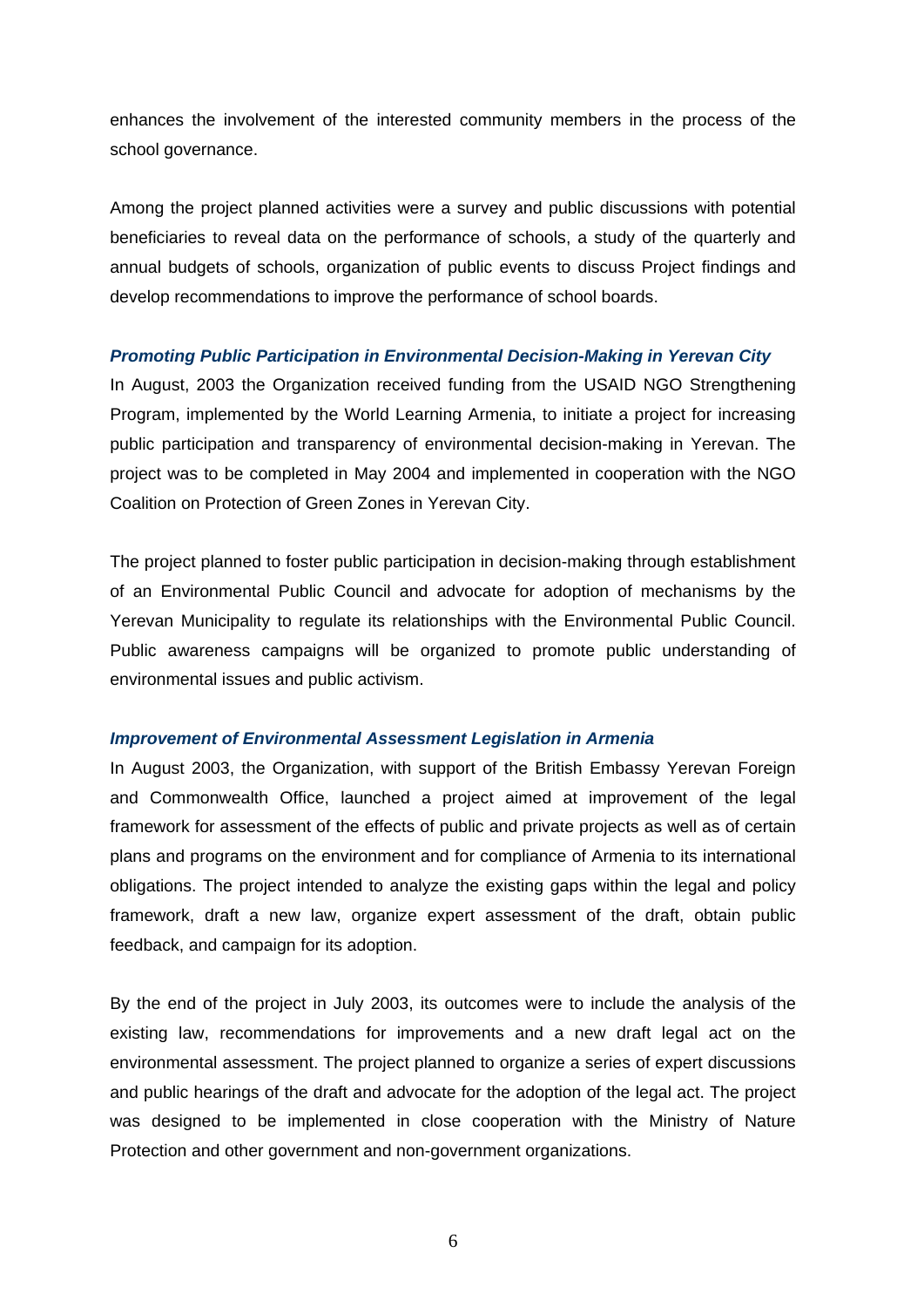#### *Needs Assessment and Formulation of OSCE Police Assistance Program*

In November 2003, the Organization was contracted by the OSCE Office in Yerevan to conduct a poll in Arabkir District of Yerevan to reveal the district residents' opinion about the performance of officers of the Arabkir Police Department as well as to record concerns about the crime situation in the neighbourhood and its impact on the quality of life.

The poll was conducted within the framework of the second phase of the OSCE Police Assistance Program in Armenia. Project results were to be presented to the stakeholders by the end of the project, in January 2004.

#### *3. OTHER INITIATIVES*

#### *Mentoring Program*

In 2002, the Organization applied to the OSI Local Government and Public Service Reform Initiative Program to participate in the Mentoring Program from June 2002 till June 2003. Within the Program, an expert in the field of public monitoring was assigned by the OSI for a period of one year to undertake a mentoring role with the National Anti-Corruption NGO Coalition. Within the Project two short-term public monitoring training programs were organized to develop relevant knowledge and skills to design and implement monitoring of the Government anti-corruption programs.

#### *Phone Survey «Parliamentary Elections and Vote-buying»*

In late May 2003, along with the project «Monitoring of the Party Campaign Finances during the Parliamentary Elections 2003», the CRD/TI Armenia staff conducted a phone survey aimed at finding out people's perception on vote buying, their attitude towards that phenomenon, and the type and «price» of the bribe for vote buying during the 2003 parliamentary elections.

#### *Public Campaign for Protection of Green Zones of Yerevan City*



*Government Building* 

In March 2002, the Organization, together with 5 other NGOs, established an Initiative Group for the Protection of Yerevan Green Zones. The objective of the Group was to start a dialogue with representatives of relevant government institutions to resolve issues related to *Participants of the rally in front of the RA* destruction of green areas. In 2003, the Initiative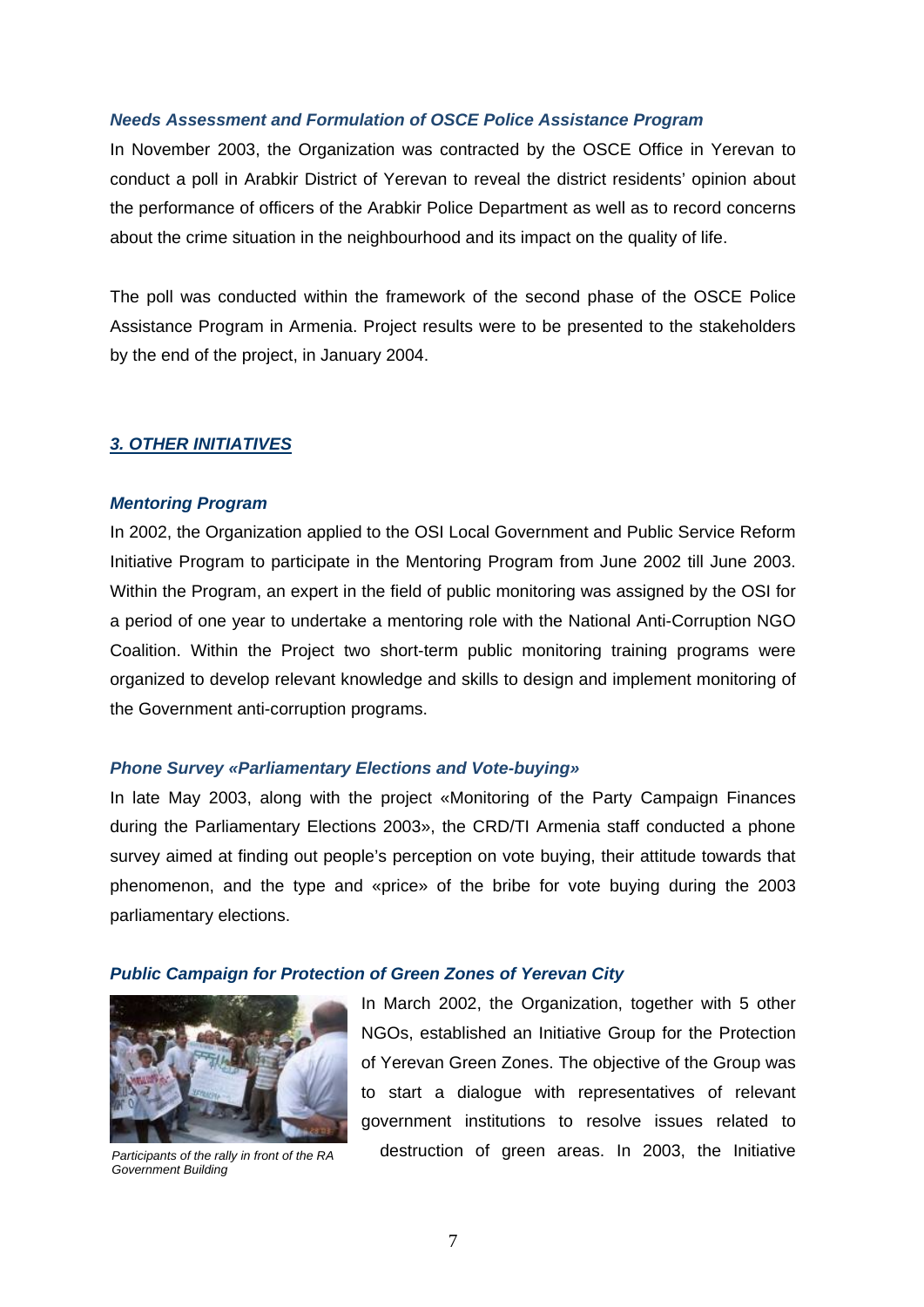Group was developed into a bigger Coalition of 13 NGOs aiming at promotion of public participation in decision-making. The Coalition identified problems related to the green areas of Yerevan city, drafted recommendations and organized advocacy campaign against the illegal activities causing the damage of green areas. The campaign activities included a petition and a rally to the Yerevan Municipality, organized by the Organization, to express the citizens' attitude towards the uncontrolled construction and illegalities in the city.

#### *Anti-corruption NGO Coalition*

In 2002 seven new members joined and one member left the Anti-corruption NGO Coalition. In 2002, the Organization, together with other members of the Anti-Corruption NGO Coalition, was invited to contribute to the development of the National Anti-Corruption Strategy Development Program. Eight members of the NGO Coalition provided with their comments and suggestions.

#### *Poverty Reduction Strategy Program*

In September 2002, Varuzhan Hoktanyan, Public Policy Expert of CRD/TI Armenia, attended the Poverty Reduction Strategy Program (PRSP) Working Group Meeting aimed at discussing the participatory process of the Program. Following this meeting, the Organization participated in other events organized within the framework of the PRSP.

## *Award for «The Outstanding Contribution to the Anti-Corruption Movement in Armenia»*

In 2003, the Organization instituted its Annual Award for "Outstanding Contribution to the Anti-Corruption Movement in Armenia" with a purpose to recognize commitment, consistency and enthusiasm of those representatives of state institutions, business sector, NGOs, media and international organizations in the fight against corruption, whose courage, determination and dedication can serve as a motivation for others in combating corruption in the country.

The Organization granted its first- 2003 Award to Ambassador Roy Reeve, then Head of OSCE Office in Yerevan. For the last three years, Ambassador Reeve coordinated the donor's activities through the Anti-Corruption Joint Task Force, contributed to the promotion of civil society activities, supported the efforts of the National Anti- *2003 Award Ceremony during opening* 



*ceremony*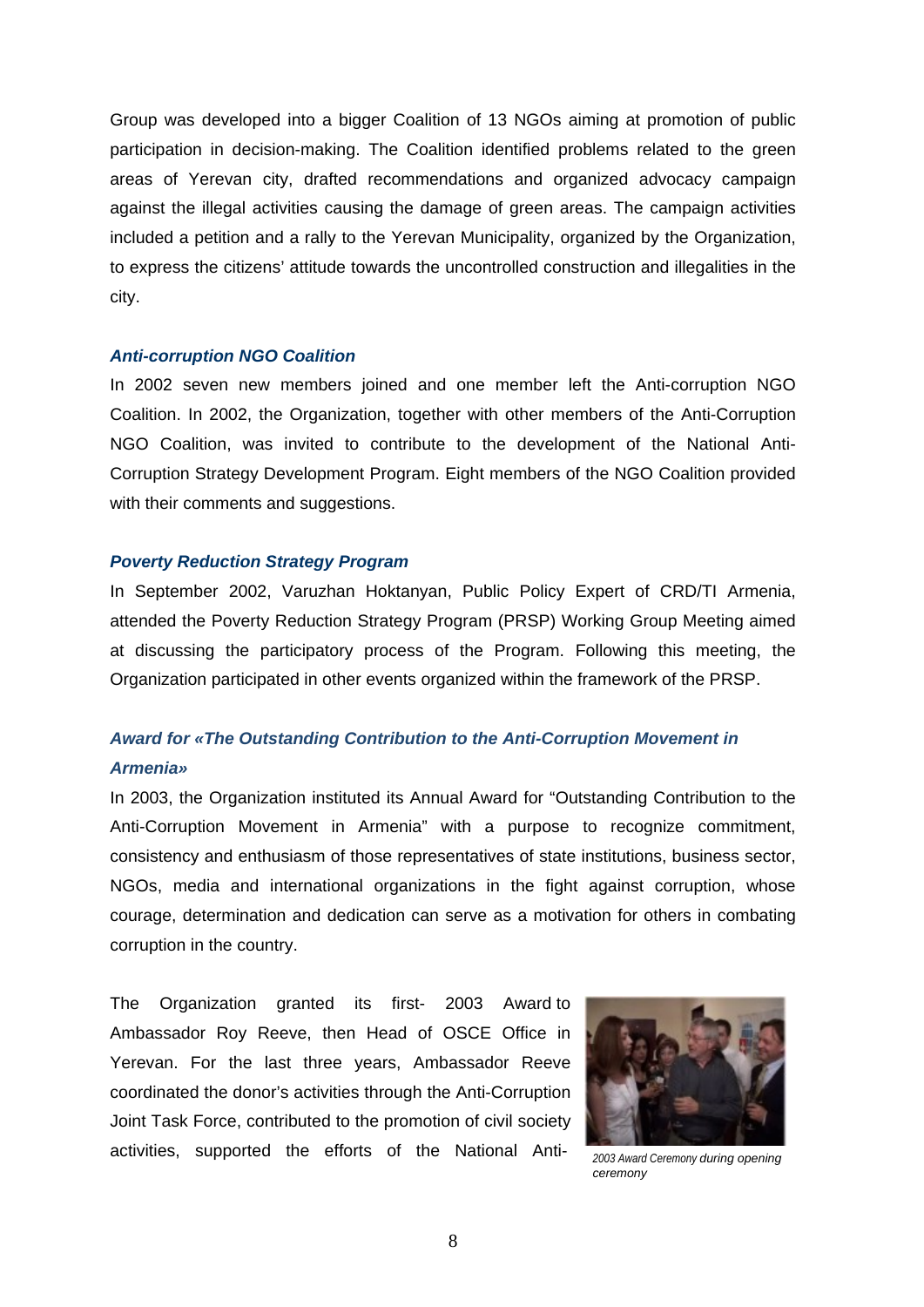Corruption NGO Coalition, and played a key role in the development of the anti-corruption agenda in the country.

#### *Award «The Best Employee of the Year»*

In 2003 the Organization established an Annual Award to recognize the outstanding performance of its employees throughout the year. The Organization granted its first - 2003 Award to Sona Ayvazyan, Environmental Policy Expert, Director of projects "Promoting Public Participation in Environmental Decision-Making in Yerevan City" and "Improvement of Environmental Assessment Legislation in Armenia".

#### *4. PARTNERS' INITIATIVES*

Since March 2002, Sona Ayvazyan, Board Member served on the Board of Experts of the Public Environmental Information Center (Aarhus Center) established by a Memorandum of Understanding between the OSCE Office in Yerevan and RA Ministry of Nature Protection. Purpose of this Center was to promote public access to environmental information and participation in decision-making to contribute to the transparency in environmental affairs, democratization and good governance in Armenia. Board of Experts included representatives of the Ministry of Nature Protection and non-governmental organizations and plans to achieve its goal through fostering cooperation between government, non-governmental and private sector organizations in implementation of the Aarhus Convention.

In April 2002, Amalia Kostanyan, the Chairwoman of the Organization was invited to represent the Organization on the Trade and Transportation Facilitation Committee under the World Bank South Caucasus Initiative. The Committee consisted of representatives of government institutions, National Assembly, business associations and NGOs and is formed to develop appropriate policy recommendations, promote reform processes, serve as a bridge between the business community/average citizens and state authorities, cooperate with similar Committees functioning in the region, etc.

In July-September 2002, Amalia Kostanyan participated as a case-writer for Ukraine in the Collaborative for Development Action, Inc. Project "Towards Donor Standards in Anti-Corruption Assessment", supported by OECD and funded by USAID.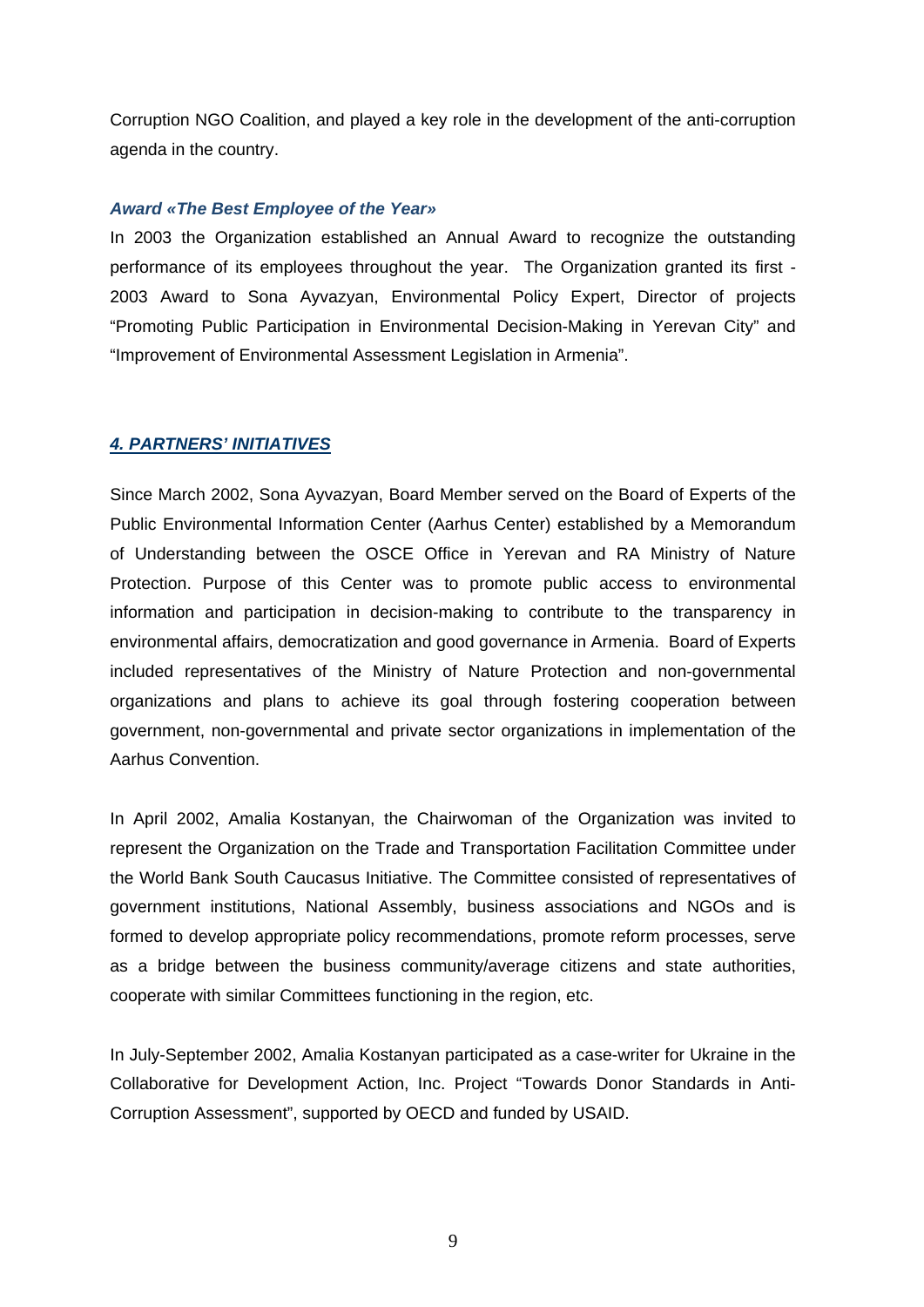### *5. PARTICIPATION IN CONFERENCES AND WORKSHOPS*

During the years 2002-2003, representatives of the Organization participated and contributed in the following conferences and seminars:

- *2002 February* **-** Conference "Control of the Political Party Finance Flows in Central and Eastern European States", TI Latvia, Riga, Latvia
- **2002 March** Annual Meeting of the OECD Anti-Corruption Network for Transition Economies, Istanbul, Turkey
- *2002 April* **–** Third Preparatory Seminar to the 10th OSCE Economic Forum, Baku, **Azerbaijan**
- **2002 April -** Regional Conference on Transport Facilitation, the European Committee of Ministers of Transportation, Tbilisi, Georgia
- *2002 April* **-** Seminar "The Public Sector Reforms in Armenia and the Process of the Development of the National Anti-Corruption Strategy", Government of Armenia, Yerevan, Armenia
- *2002 July* **-** Follow-up Seminar to the Ninth OSCE Economic Forum "Coordinating Regional Efforts to Increase Transparency and Facilitate Business", Bucharest, Romania
- **2002 September** OECD/UNDP Consultation Meeting on Donors' Standards in Anti-Corruption, Bratislava, Slovakia
- *2002 October* **-** TI Anti-Corruption International Conference "Fighting Corruption Promoting Justice: Stocktaking and Strategies", Casablanca, Morocco
- *2002 October* **-** International Conference "Civil Society Against Corruption: What We Can Do (Anti-Corruption Monitoring)", Center "Strategy" and TI Russia, St. Petersburg - Pushkin, Russia
- *2002 November* **-** TI Regional Business Ethics Workshop, TI Azerbaijan, Baku, Azerbaijan
- *2002 December* **-** Regional Workshop "Developing Successful Policy Recommendations", organized by the South Caucasus Cooperation Program, the Eurasia Foundation, Tbilisi, Georgia
- *2003 January -* Conference on CIS7 Initiative, the World Bank, IMF and Swiss Government, Lucerne, Switzerland
- *2003 March* **-** NGO Forum, AED, Yerevan, Armenia
- **2003 April -** Workshop on Business Ethics organized by the American Chamber of Commerce, Yerevan, Armenia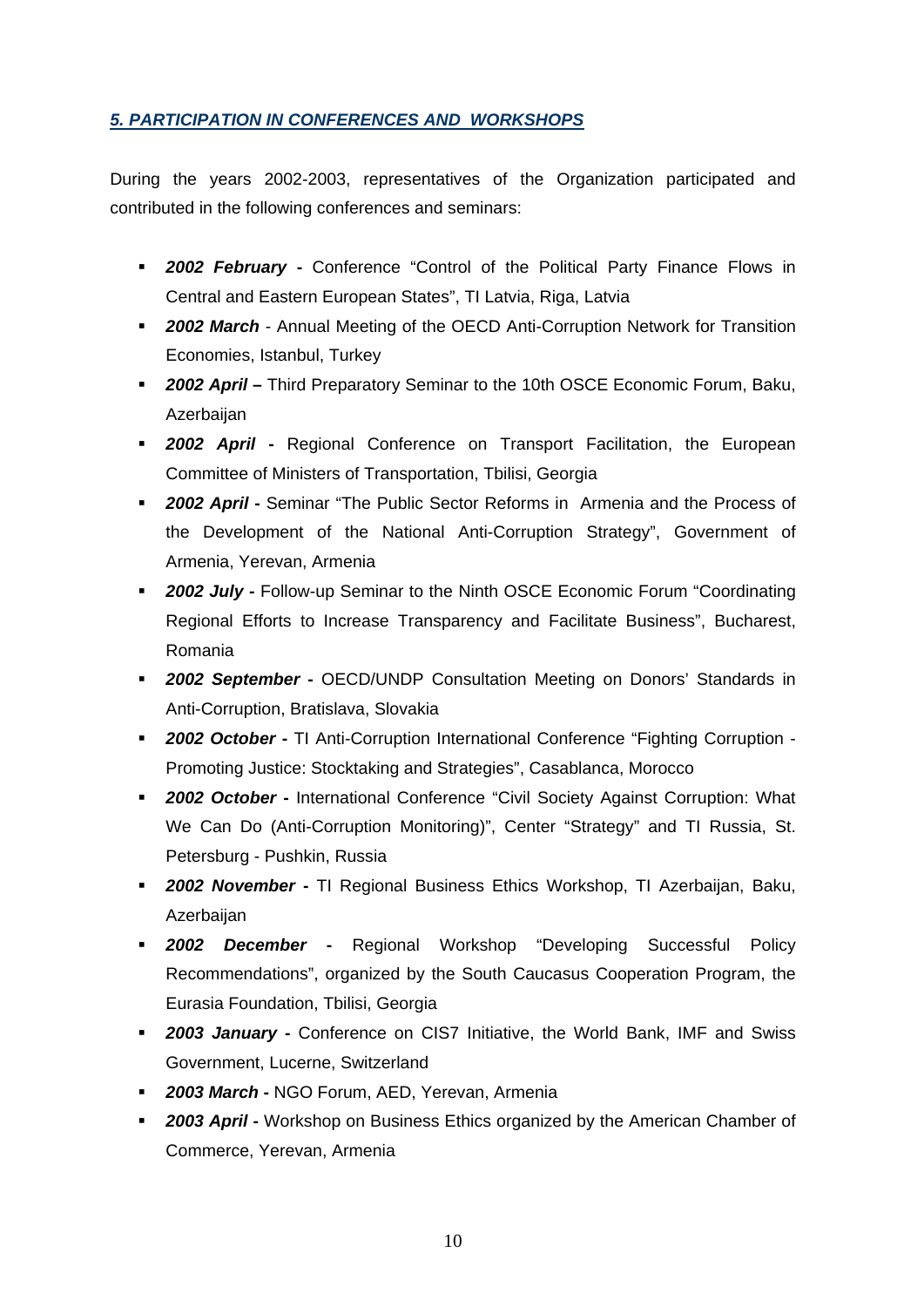- **2003 April Conference "Transparent Financing of Electoral Campaigns in CEE** and NIS: Common Experience - Effective Decisions", Freedom of Choice Coalition of NGOs, Kiev, Ukraine
- **2003 June -** Workshop "What are the Armenian Communities?", the World Bank Mission in Armenia, Yerevan, Armenia
- **2003 June PRSP Participatory Monitoring Workshop, the World Bank Mission in** Armenia, Yerevan, Armenia
- **2003 July Round Table Discussion "Civil Society Initiative as Guarantee for** Democratic Elections", the OSI Assistance Foundation - Armenia, Yerevan, Armenia
- **2003 July** Regional Meeting "Monitoring Political Party Financing", OSI Justice Initiative and CRD/TI Armenia, Yerevan, Armenia
- *2003 September* **-** Annual Meeting of the OECD Anti-Corruption Network for Transition Economies, Istanbul, Turkey
- **2003 October -** 2003 OSCE Human Dimension Implementation Meeting, Warsaw, Poland
- *2003 November* **–** Eighth Annual Conference on Switzerland's Cooperation with EE and CIS "Economic Transition in the South Caucasus", Berne, Switzerland

## *6. FINANCIAL REPORT*

#### *Revenues*

| <b>Donor Organization</b>             | Amount <sup>1</sup> |
|---------------------------------------|---------------------|
| British Embassy Yerevan Foreign and   |                     |
| <b>Commonwealth Office</b>            | \$71,068            |
| The Swiss Agency for Development and  |                     |
| Cooperation                           | \$69,930            |
| <b>OSCE Office in Yerevan</b>         | \$22,068            |
| The Eurasia Foundation Armenia Office | \$19,962            |
| OXFAM Great Britain Armenian Branch   |                     |
| Office                                | \$15,579            |
| Open Society Institute, Assistance    |                     |
| Foundation-Armenia                    | \$14,038            |
| <b>USAID Mission to Armenia</b>       | \$10,000            |
| <b>USAID NGO Strengthening</b>        |                     |
| Program/World Learning Armenia        | \$9,833             |
| <b>UNEP/OSCE Office in Yerevan</b>    | \$2,400             |
| Total                                 | \$234,878           |

1

<sup>&</sup>lt;sup>1</sup> Equivalent in Armenian Drams